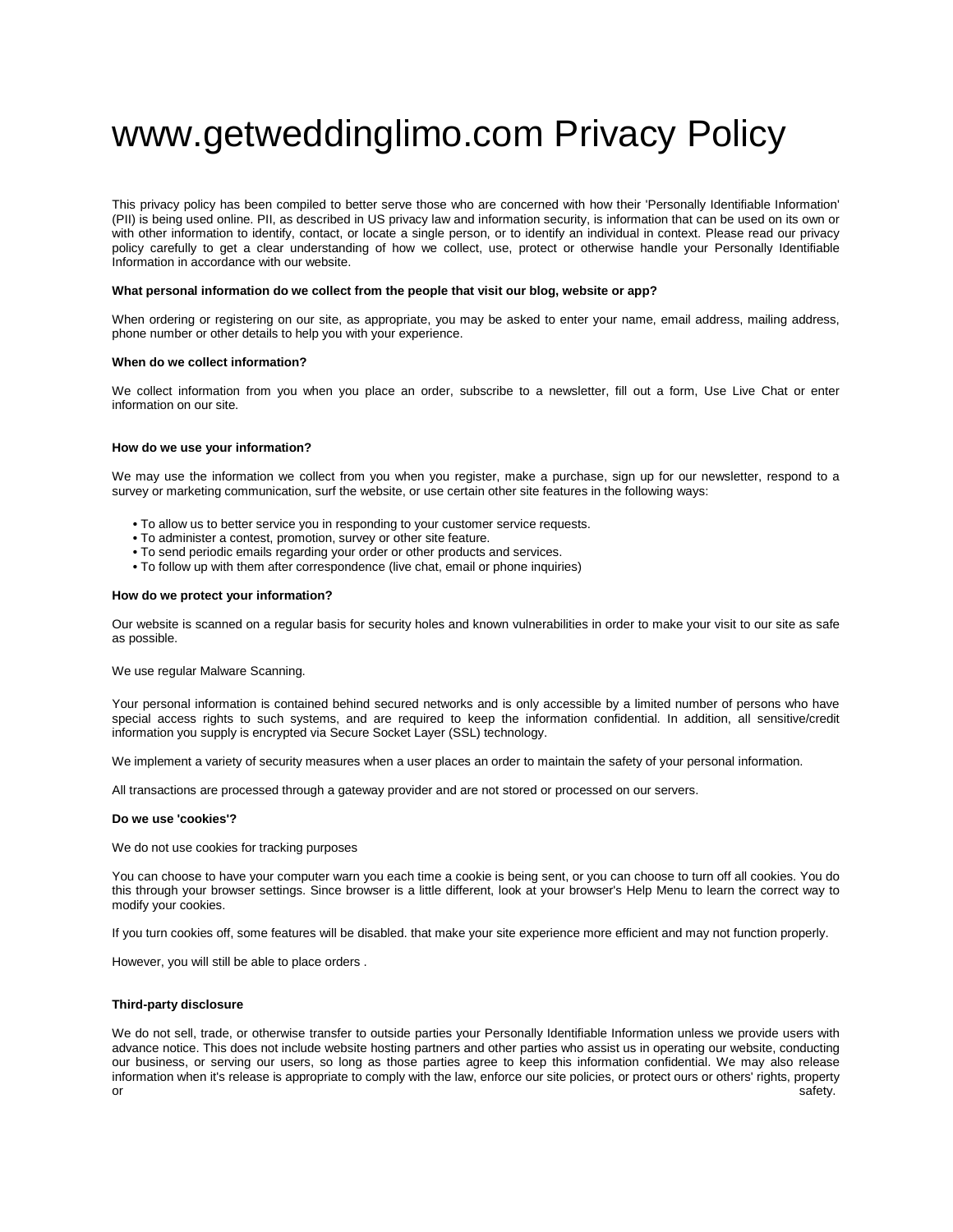However, non-personally identifiable visitor information may be provided to other parties for marketing, advertising, or other uses.

# **Third-party links**

Occasionally, at our discretion, we may include or offer third-party products or services on our website. These third-party sites have separate and independent privacy policies. We therefore have no responsibility or liability for the content and activities of these linked sites. Nonetheless, we seek to protect the integrity of our site and welcome any feedback about these sites.

## **Google**

Google's advertising requirements can be summed up by Google's Advertising Principles. They are put in place to provide a positive experience for users. https://support.google.com/adwordspolicy/answer/1316548?hl=en

We use Google AdSense Advertising on our website.

Google, as a third-party vendor, uses cookies to serve ads on our site. Google's use of the DART cookie enables it to serve ads to our users based on previous visits to our site and other sites on the Internet. Users may opt-out of the use of the DART cookie by visiting the Google Ad and Content Network privacy policy.

#### **We have implemented the following:**

- **•** Remarketing with Google AdSense
- **•** Google Display Network Impression Reporting
- **•** Demographics and Interests Reporting
- **•** DoubleClick Platform Integration

We, along with third-party vendors such as Google use first-party cookies (such as the Google Analytics cookies) and third-party cookies (such as the DoubleClick cookie) or other third-party identifiers together to compile data regarding user interactions with ad impressions and other ad service functions as they relate to our website.

#### **Opting out:**

**Users can set preferences for how Google advertises to you using the Google Ad Settings page. Alternatively, you can opt out by visiting the Network Advertising Initiative Opt Out page or by using the Google Analytics Opt Out Browser add on.**

# **California Online Privacy Protection Act**

**CalOPPA is the first state law in the nation to require commercial websites and online services to post a privacy policy. The law's reach stretches well beyond California to require any person or company in the United States (and conceivably the world) that operates websites collecting Personally Identifiable Information from California consumers to post a conspicuous privacy policy on its website stating exactly the information being collected and those individuals or companies with whom it is being shared. - See more at: http://consumercal.org/california-online-privacy-protection-actcaloppa/#sthash.0FdRbT51.dpuf**

**According to CalOPPA, we agree to the following:**

**Users can visit our site anonymously.**

**Once this privacy policy is created, we will add a link to it on our home page or as a minimum, on the first significant page after entering our website.**

**Our Privacy Policy link includes the word 'Privacy' and can be easily be found on the page specified above.**

**You will be notified of any Privacy Policy changes:**

**• On our Privacy Policy Page**

**Can change your personal information:**

- **By emailing us**
	- **By calling us**

**How does our site handle Do Not Track signals?**

**We honor Do Not Track signals and Do Not Track, plant cookies, or use advertising when a Do Not Track (DNT) browser mechanism is in place.**

**Does our site allow third-party behavioral tracking? It's also important to note that we do not allow third-party behavioral tracking**

**COPPA (Children Online Privacy Protection Act)**

**When it comes to the collection of personal information from children under the age of 13 years old, the Children's Online Privacy Protection Act (COPPA) puts parents in control. The Federal Trade Commission, United States' consumer protection agency, enforces the COPPA Rule, which spells out what operators of websites and online services must do to protect children's privacy and safety online.**